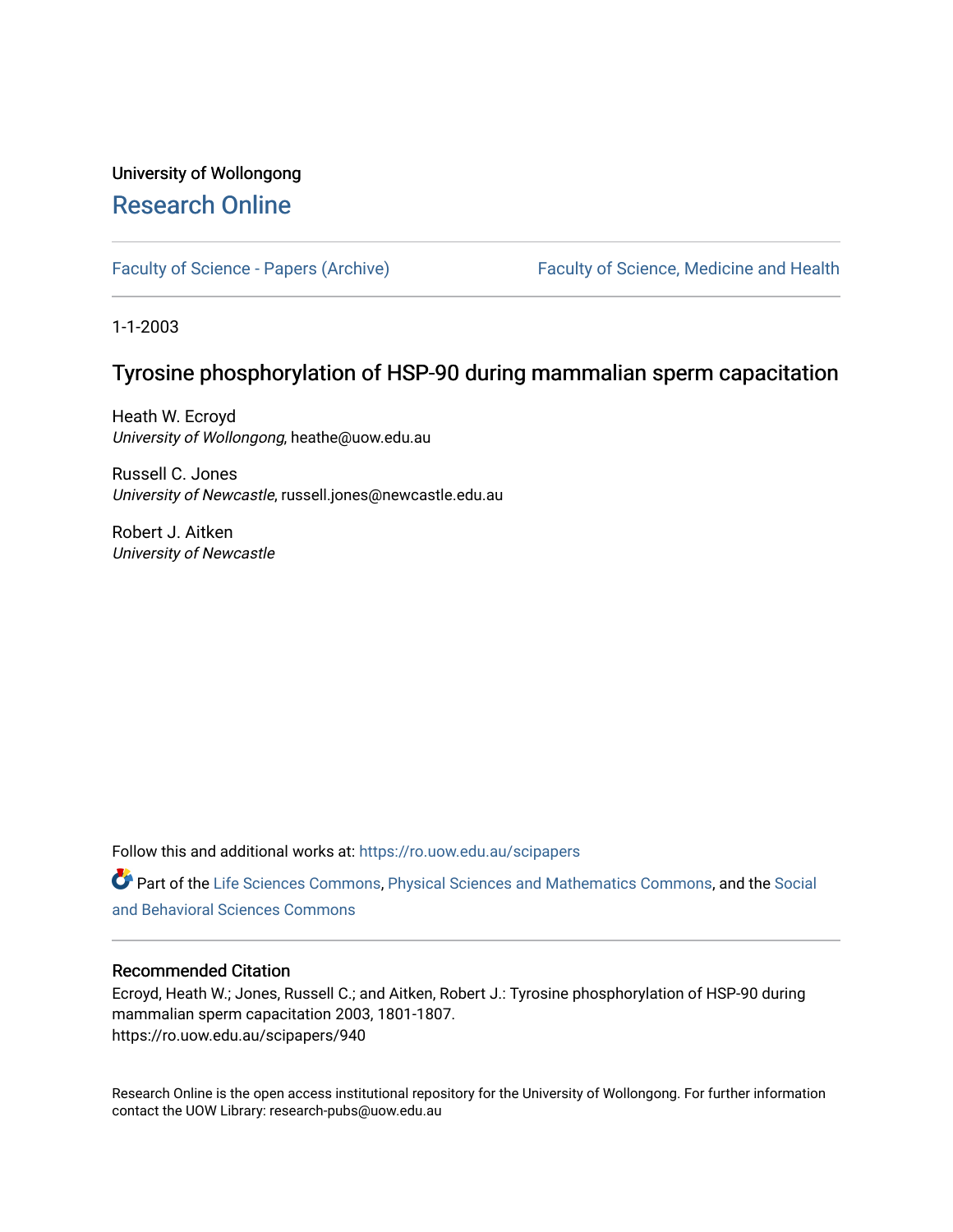# Tyrosine phosphorylation of HSP-90 during mammalian sperm capacitation

# **Abstract**

The process of sperm capacitation is correlated with activation of a signal transduction pathway leading to protein tyrosine phosphorylation. Whereas phosphotyrosine expression is an essential prerequisite for fertilization, the proteins that are phosphorylated during capacitation have not yet been identified. In the present study, we observed that a major target of this signaling pathway is the molecular chaperone protein, heat shock protein (HSP)-86, a member of the HSP-90 family of HSPs. We used crossimmunoprecipitation experiments to confirm the tyrosine phosphorylation of HSP-86, a process that is not inhibited by the ansamycin antibiotic, geldanamycin. The general significance of these findings was confirmed by studies in which HSP-90 was also found to be tyrosine phosphorylated in human and rat spermatozoa when incubated under conditions that support capacitation. To our knowledge, these results represent the first report of a protein that undergoes tyrosine phosphorylation during mouse sperm capacitation and the first study implicating molecular chaperones in the processes by which mammalian spermatozoa gain the ability to fertilize the oocyte.

# Keywords

90, hsp, phosphorylation, tyrosine, mammalian, during, sperm, capacitation, CMMB

# **Disciplines**

Life Sciences | Physical Sciences and Mathematics | Social and Behavioral Sciences

# Publication Details

Ecroyd, H. W., Jones, R. C. & Aitken, R. J. (2003). Tyrosine phosphorylation of HSP-90 during mammalian sperm capacitation. Biology of Reproduction, 69 (6), 1801-1807.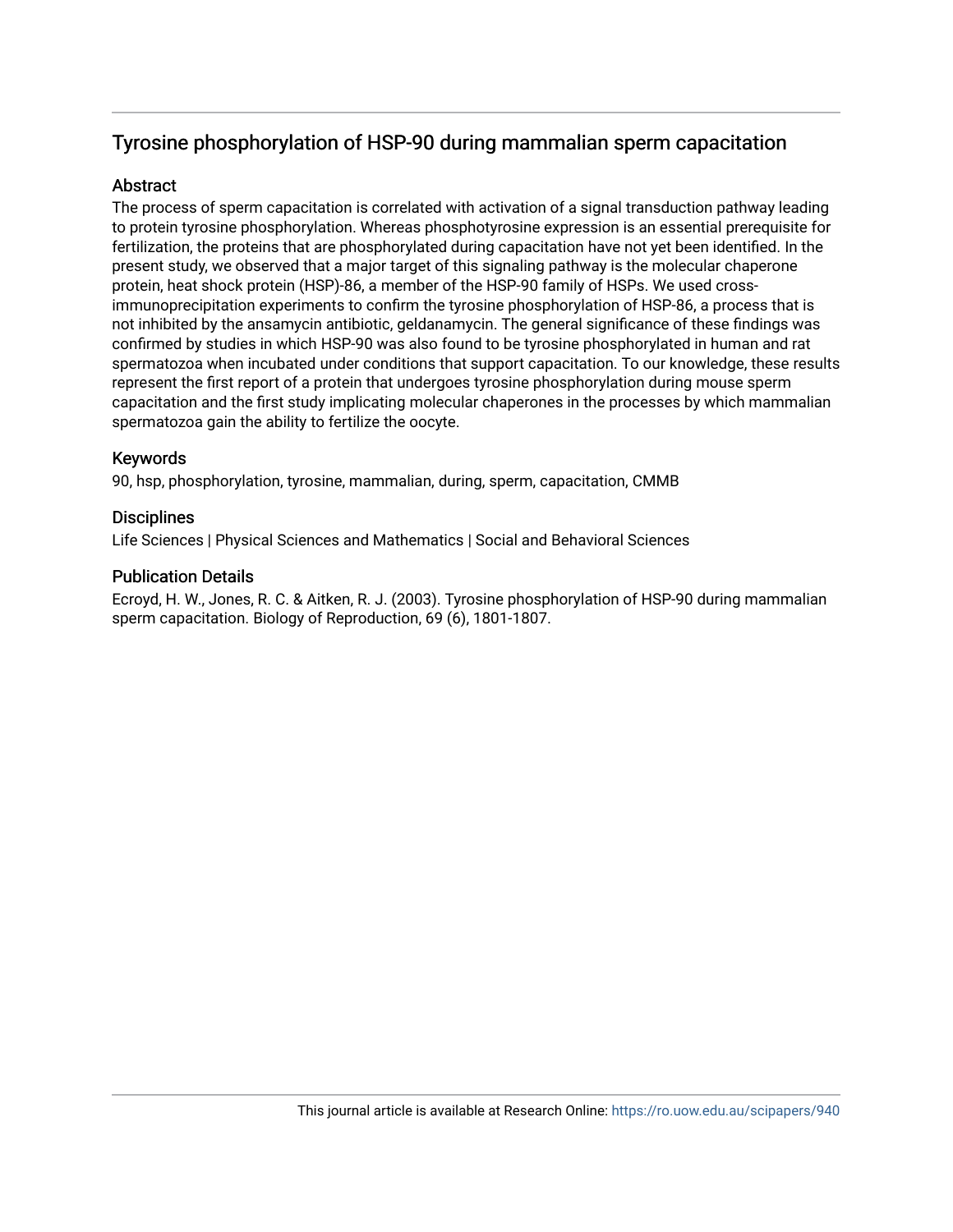# **Tyrosine Phosphorylation of HSP-90 During Mammalian Sperm Capacitation1**

# **Heath Ecroyd,3 Russell C. Jones,3 and R. John Aitken2,4**

Reproductive Science Group,<sup>3</sup> School of Environmental and Life Sciences, and ARC Centre of Excellence for Biotechnology and Development,<sup>4</sup> University of Newcastle, Callaghan, New South Wales 2308, Australia

## **ABSTRACT**

**The process of sperm capacitation is correlated with activation of a signal transduction pathway leading to protein tyrosine phosphorylation. Whereas phosphotyrosine expression is an essential prerequisite for fertilization, the proteins that are phosphorylated during capacitation have not yet been identified. In the present study, we observed that a major target of this signaling pathway is the molecular chaperone protein, heat shock protein (HSP)-86, a member of the HSP-90 family of HSPs. We used cross-immunoprecipitation experiments to confirm the tyrosine phosphorylation of HSP-86, a process that is not inhibited by the ansamycin antibiotic, geldanamycin. The general significance of these findings was confirmed by studies in which HSP-90 was also found to be tyrosine phosphorylated in human and rat spermatozoa when incubated under conditions that support capacitation. To our knowledge, these results represent the first report of a protein that undergoes tyrosine phosphorylation during mouse sperm capacitation and the first study implicating molecular chaperones in the processes by which mammalian spermatozoa gain the ability to fertilize the oocyte.**

gamete biology, signal transduction, sperm capacitation

### **INTRODUCTION**

Ejaculated mammalian spermatozoa are incapable of fertilizing the oocyte. They gain this ability through a series of time-dependent processes collectively referred to as capacitation [1, 2]. This maturational process is correlated with activation of a unique signal transduction cascade leading to an increase in protein tyrosine phosphorylation in all mammalian species studied to date [3] (for review, see [4]). During capacitation, phosphotyrosine expression becomes largely localized to the flagellum [5–8], suggesting that this process may be a necessary prerequisite for the initiation of hyperactivated movement, a key attribute of the capacitated state [9, 10]. Furthermore, the activation of this signaling pathway has been proposed as a necessary prerequisite for sperm binding to the zona pellucida [5, 11]. Despite the potential biological importance of this tyrosine phosphorylation event, the identity of the proteins induced to undergo tyrosine phosphorylation during capacitation has yet to be fully resolved.

At present, the best-characterized targets for tyrosine phosphorylation of human [6, 12] and hamster [13] sper-

First decision: 8 April 2003.

Accepted: 8 July 2003.

Q 2003 by the Society for the Study of Reproduction, Inc.

ISSN: 0006-3363. http://www.biolreprod.org

matozoa are the A kinase-anchoring proteins, AKAP 3 and AKAP 4, which localize to the fibrous sheath. These proteins act to tether protein kinase A (PKA), through its regulatory subunit (RII), to discrete subcellular locations. By contrast, in the mouse, the AKAPs located on the sperm flagellum are phosphorylated at serine/threonine, not tyrosine, residues [14]. A recent analysis of human spermatozoa by Naaby-Hansen et al. [15] identified a third protein that becomes tyrosine phosphorylated during capacitation. This unique calcium-binding protein (CABYR) localizes to the sperm fibrous sheath and is proposed to play a role in hyperactivation. A constitutively tyrosine phosphorylated hexokinase (p95/p116) has been shown to be present in mouse spermatozoa [16, 17], but no previous reports have cited proteins that become tyrosine phosphorylated during capacitation in this species. This is significant, because knowledge of the proteins activated by this signal transduction cascade may provide insight regarding the role of tyrosine phosphorylation in regulating sperm fertilizing ability.

Therefore, in the present study, we set out to identify and characterize proteins that become tyrosine phosphorylated during capacitation of mouse spermatozoa. Here, we demonstrate, to our knowledge for the first time, that heat shock protein  $(HSP)-90\alpha$ , a highly conserved molecular chaperone protein, becomes tyrosine phosphorylated during capacitation in this species. Because tyrosine phosphorylation of HSP-90 was also found to occur in human and rat spermatozoa when incubated under conditions that support capacitation, these findings appear to be of general significance in defining the mechanism by which capacitation confers functionality on mammalian spermatozoa.

### **MATERIALS AND METHODS**

#### Reagents

The following reagents were used: BSA (Research Organics, Cleveland, OH); Hepes, penicillin, and streptomycin (Gibco, Paisley, U.K.); Protein A/ G Plus sepharose beads (Santa Cruz Biotechnology, Santa Cruz, CA); goat serum (Hunter Antisera, Jesmond, NSW, Australia); ampholines (pH 3–10), immobilized pH gradient (IPG) strips, ammonium persulfate, 2-mercaptoethanol, and *N,N,N*1-tetra-methylethylenediamine (Temed; BioRad, Herts, U.K.); mowoil and geldanamycin (Calbiochem, San Diego, CA); and other reagents (Sigma, St. Louis, MO). The following antibodies were used: clone 4G10 antiphosphotyrosine antibody (Upstate Biotechnology, Lake Placid, NY), anti-HSP-90 monoclonal antibody (BD Transduction Laboratories, Lexington, KY), anti-HSP-86 and anti-HSP-84 monoclonal antibodies (Affinity Bioreagents, Golden, CO), anti-HSP-60 monoclonal antibody (Calbiochem, San Diego, CA), and goat anti-mouse and goat anti-rabbit antibodies (Santa Cruz Biotechnology).

#### Sperm Preparation

Caudal epididymal spermatozoa were collected from Swiss mice (age, 8–14 wk) and Wistar rats (age, 12–16 wk), bred in the University's animal facility, by backflushing the distal cauda epididymides with water-saturated paraffin oil. The samples were stored under oil at 37°C until use. Spermatozoa were activated by adding 200  $\mu$ l of Biggers, Whitten, and Whittingham (BWW) medium [18] and then left to disperse in the droplet for

<sup>1</sup>Supported by an Australian Research Council project grant (A0099180338).

<sup>2</sup>Correspondence: R. John Aitken, Reproductive Science Group, Discipline of Biological Sciences, University of Newcastle, Callaghan, NSW 2308, Australia. FAX: 61 2 49 21 6308; e-mail: jaitken@mail.newcastle.edu.au

Received: 20 March 2003.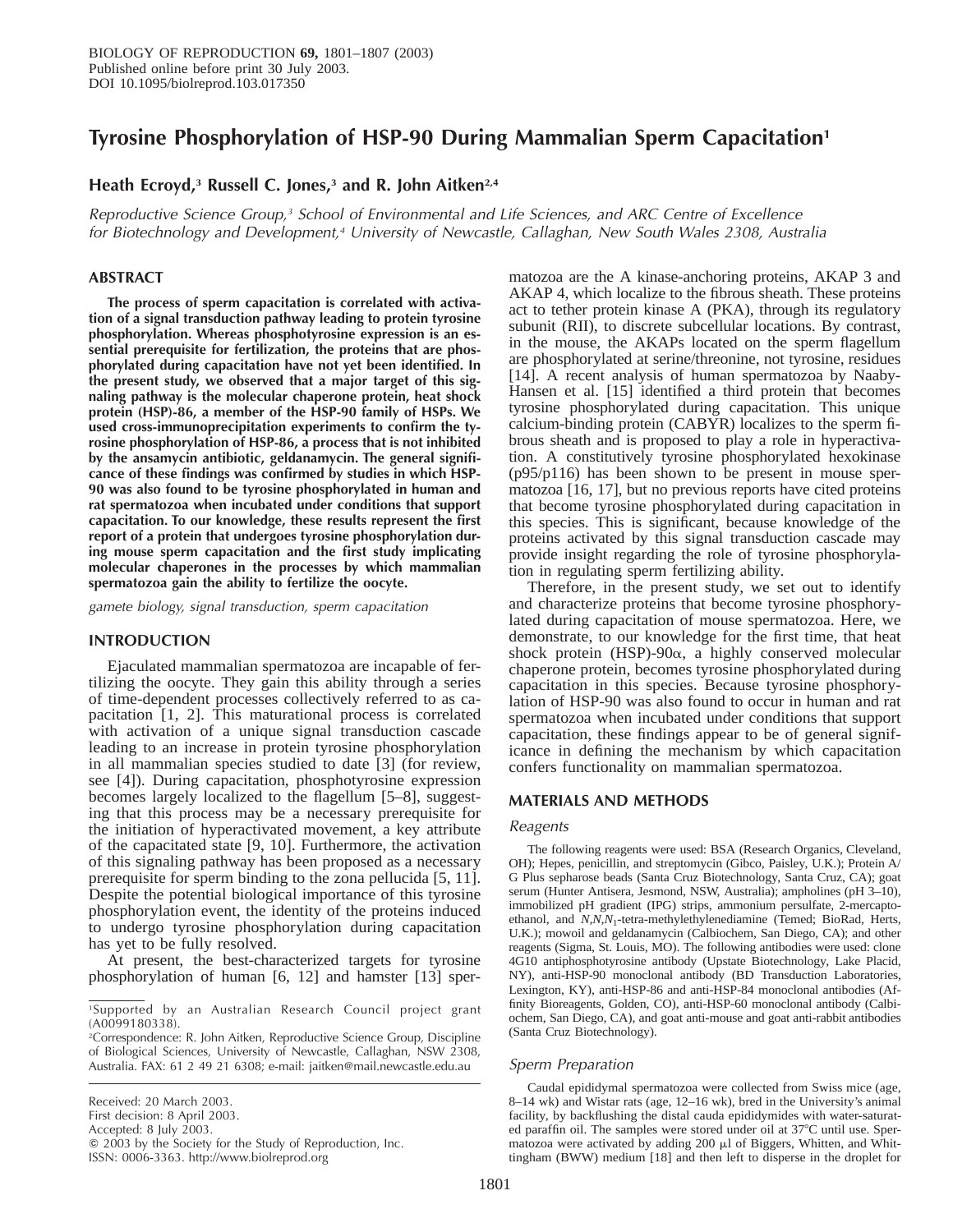

FIG. 1. The increase in protein tyrosine phosphorylation of mouse spermatozoa during incubation in medium that supports capacitation. **A**) Caudal spermatozoa were incubated in BWW for 90 min, then proteins were extracted and phosphotyrosine residues detected by immunoblot analysis. The figure shown is representative of five independent experiments. **B**) 2D separation of sperm proteins following incubation for 90 min in BWW. The silver stain (left) and parallel (right) immunoblots to detect tyrosine phosphorylated proteins are representative of four independent experiments. Note the arrows indicating a 90-kDa protein (pI 5.1) that is clearly resolvable by 2D electrophoresis and becomes tyrosine phosphorylated following incubation in BWW for 90 min. MW, Molecular weight.

10 min at  $37^{\circ}$ C, after which the concentration was determined using a Neubauer hemocytometer (Brandt, Wertheim, Germany). Spermatozoa were then diluted into treatments at a final concentration of  $1 \times 10^6$  sperm/ ml and incubated at  $37^{\circ}$ C under an atmosphere of 5% CO<sub>2</sub> and 95% air.

Human semen samples were obtained after 2 or 3 days of abstinence by masturbation into sterile containers and then left to liquefy for at least 30 min. The spermatozoa were isolated by centrifugation through a twostep, discontinuous Percoll gradient (50% and 100% isotonic Percoll; 650  $\times$  *g*, 20 min, room temperature), and purified populations of highly motile spermatozoa were recovered from the base of the 100% fraction. The spermatozoa were washed with 5 ml of BWW, centrifuged (500  $\times$  *g*, 5 min), resuspended at a final concentration of  $10 \times 10^6$  sperm/ml, and incubated at 37 $\degree$ C under an atmosphere of 5% CO<sub>2</sub> and 95% air.

### Extraction of Sperm Proteins for One- and Two-Dimensional Gel Electrophoresis

Following incubation, spermatozoa were centrifuged (500  $\times$  g, 3 min) and washed in 1 ml of PBS (pH 7.4). Sperm proteins were extracted with extraction buffer (pH 6.8, comprised of 375 mM Tris-HCL and 10% [w/ v] sucrose) containing 1 mM sodium orthovanadate and 2% (w/v) SDS for one-dimensional (1D) separation and containing 0.25% (w/v) SDS for two-dimensional (2D) separation of proteins. The samples were heated to 100°C (5 min) and centrifuged (20 000  $\times$  *g*, 15 min, 4°C), and the supernatant was boiled in SDS-sample buffer (375 mM Tris-HCL, 2% [w/v] SDS, and 10% [w/v] sucrose, pH 6.8) [19] containing 2% (v/v) 2-mercaptoethanol. The protein concentration for each sample was determined on microtiter plates using a bicinchoninic acid (BCA) kit (Pierce, Rockford, IL) according to the manufacturer's instructions. For 1D gel electrophoresis, 4 mg of protein were loaded per lane. For 2D electrophoresis, extracted sperm proteins were diluted directly into rehydration buffer such that final concentrations were 7 M urea, 2 M thiourea, 4% (w/v) 3-[(3cholamidopropy)dimethylammonio]-1-propanesulfonate, 1% (w/v) dithiothreitol (DTT), and 2% (v/v) ampholines (pH 3–10). Proteins (100  $\mu$ g) were loaded passively onto IPG strips (pH 3–10) overnight at room temperature, and isoelectric focusing was performed using a Multiphor II apparatus (BioRad). After focusing, strips were equilibrated first in equilibration buffer (25 mM Tris, 192 mM glycine, and 0.1% [w/v] SDS) containing  $1\%$  (w/v) DTT (15 min, room temperature) and then in equilibration buffer in which 2.5% (w/v) iodoacetamide replaced the DTT (15 min, room temperature). Next, SDS-PAGE was conducted on 7.5–10% acrylamide gels, after which either silver staining [20] or electrotransfer to nitrocellulose hybond super-C membrane [21] was performed.

#### Immunoblotting

Membranes were blocked with 3% (w/v) BSA in Tris-buffered saline (TBS; 20 mM Tris-HCl and 150 mM NaCl, pH 7.6) for 1 h at room temperature, then incubated in TBS containing 1% (w/v) BSA, 0.1% (v/ v) Tween-20, and primary antibody for 2 h at room temperature. The primary antibody concentrations used were 1:4000 for antiphosphotyrosine

antibody (clone 4G10) and 1:1000 for the monoclonal anti-HSP-90, anti-HSP-86, and anti-HSP-84 antibodies. The membranes were washed four times for 5 min each wash with TBS containing 0.01% (v/v) Tween-20 and incubated in TBS containing 1% (w/v) BSA, 0.1% (v/v) Tween-20, and the appropriate secondary antibody conjugated to peroxidase for 1 h at room temperature. The secondary antibodies used were goat anti-mouse immunoglobulin (Ig) G (1:3000) and goat anti-rabbit IgG (1:1000). The membranes were washed as described above, and the labeled proteins were detected using an enhanced chemiluminescence kit (Amersham International, Buckinghamshire, U.K.) according to the manufacturer's instructions. To ensure antibody specificity of the antiphosphotyrosine antibody, separate membranes were incubated with clone 4G10 after it had been absorbed with 20 mM *O*-phospho-L-tyrosine (1 h, room temperature, constant rotation) before use in immunoblotting. The specificity of the HSP antibodies was ensured by incorporating a positive cell lysate control (HeLa cell lysate) provided by the manufacturer and mouse liver cell lysate (proteins were extracted in the same manner as described for sperm proteins) into some gels. Immunoblots shown in *Results* are representative of three or more independent replicates of the experiments using material from different animals.

#### Immunoprecipitation

Sperm proteins were extracted with 0.25% (w/v) SDS, 1 mM sodium orthovanadate, in 10 mM Tris-HCl (pH 7.4), boiled (100 $^{\circ}$ C, 5 min), and centrifuged (20 000  $\times$  *g*, 15 min, 4°C), and the supernatant was precleared with Protein A/G Plus agarose beads (50  $\mu$ l; 1 h, 4°C, constant rotation). Protein concentrations following this preclear step were then determined on microtiter plates using a BCA kit and  $100 \mu$ g of the lysate used in the immunoprecipitation procedure. The anti-HSP-90 antibody  $(2 \mu g)$ , anti-HSP-60 antibody (2  $\mu$ g), or antiphosphotyrosine antibody (2  $\mu$ g) in immunoprecipitation buffer (1% [v/v] Triton X-100, 150 mM NaCl, 10 mM Tris-HCl, 1 mM sodium orthovanadate, and 1 mM EDTA, pH 7.4) was added to the precleared lysates and incubated for 1 h  $(4^{\circ}C,$  constant rotation). Protein A/G Plus agarose beads (50 ml) were added and incubated overnight (4°C, constant rotation). Immunoprecipitants were washed three times in 1 ml of ice-cold immunoprecipitation buffer, eluted from the agarose beads by boiling in SDS-sample buffer for 5 min, and separated by SDS-PAGE. Proteins were then transferred to membranes and immunoblotted as described above. After probing with antiphosphotyrosine antibody, membranes were stripped (62.5 mM Tris, 2% [w/v] SDS, and 5% [v/v] 2-mercaptoethanol, pH 6.8; 1 h,  $60^{\circ}$ C), washed three times with TBS, and then reprobed with HSP-90 monoclonal antibody (as described above) to ensure equal loading.

## **RESULTS**

## Protein Tyrosine Phosphorylation During Mouse Sperm Capacitation

Figure 1A shows that one protein from mouse spermatozoa (116 kDa) was constitutively tyrosine phosphorylat-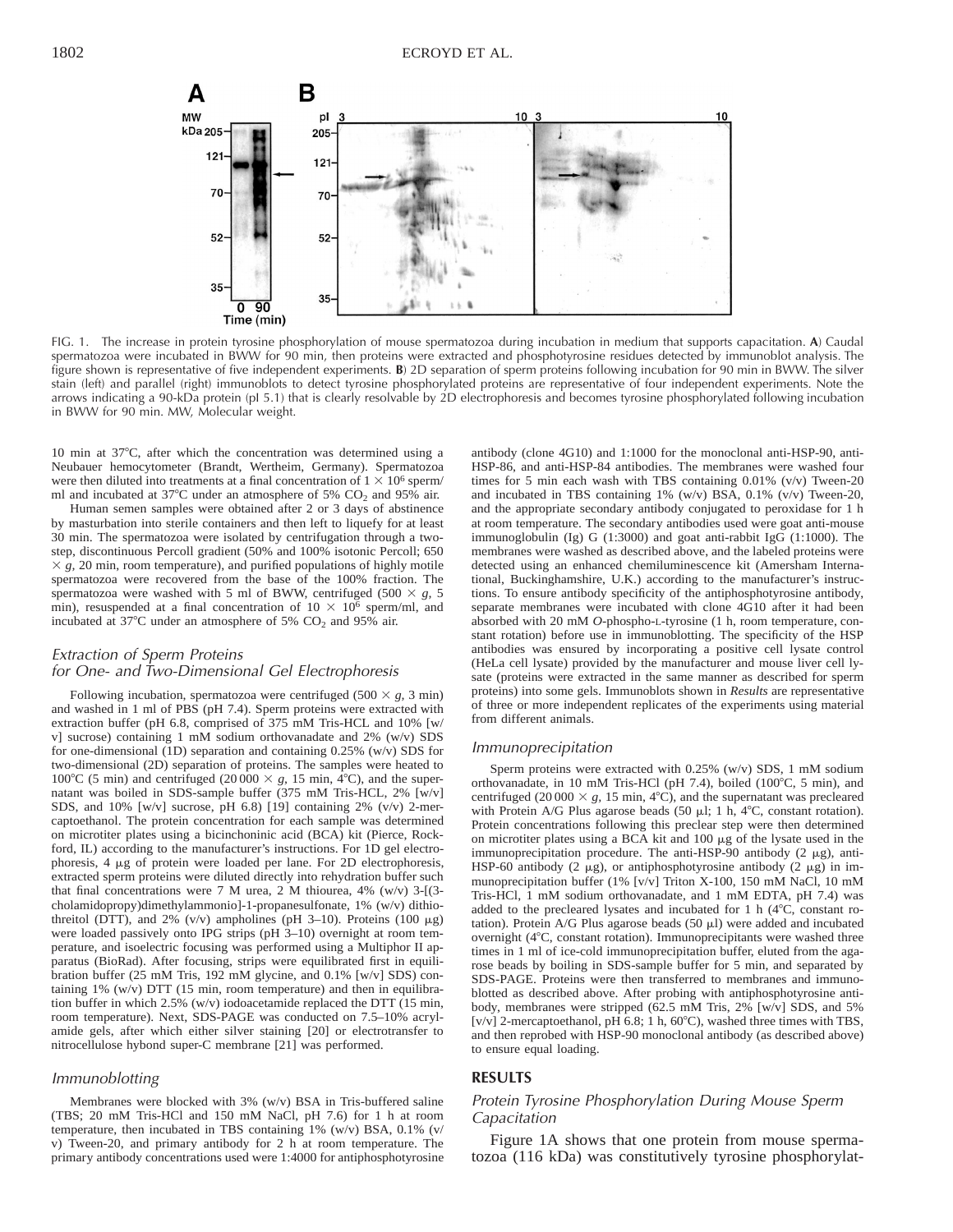mpeetqtqdqpmeeeevetfafqaeiaqlmsliintfysnkeiflrelisnssdaldkirye sltdpskidsgkelhinlipskqdrtltivdtgigmtkadlinnlgtiaksgtkafmealqa 63  $125$ gadismigqfgvgfysaylvaekvtvitkhnddeqyawessaggsftvrtdtgepmgr 183 gtkvilhlkedqteyleerrikeivkkhsqfigypitlfvekerdkevsddeaeekeekee 244 302 pdditneeygefyksltndweehlavkhfsvegqlefrallfvprrapfdlfenrkkknni klyvrrvfimdnceelipeylnfirgvvdsedlplnisremlqqskilkvirknlvkkclel 363 425 ftelaedkenykkfyeqfskniklgihedsqnrkklsellryytsasgdemvslkdyctr 485 mkenqkhiyfitgetkdqvansafverlrkhgleviymiepideycvqqlkefegktlvs 545 vtkeglelpedeeekkkqeekktkfenlckimkdilekkvekvvvsnrlvtspccivtst 605 ygwtanmerimkaqalrdnstmgymaakkhleinpdhsiietlrqkaeadkndksvkd 663 lvillyetallssgfsledpqthanriyrmiklglgideddptvddtsaavteempplegdd 725 dtsrmeevd

FIG. 2. Mouse amino acid sequence of HSP-86. The peptide sequences obtained by mass spectrometry from the 2D protein spot are underlined. Potential tyrosine phosphorylation sites, as predicted by PROSCAN, are shown in bold, and the position of a potential Src-kinase phosphorylation site predicted by Scansite is shown in bold italics.

ed. This protein corresponds to a previously identified hexokinase [17]; therefore, it was used in the antiphosphotyrosine immunoblots to confirm equal loading of protein samples extracted from mouse spermatozoa. Following incubation for 90 min in medium that supports capacitation, a dramatic increase was observed in tyrosine phosphorylation of a broad range of proteins (55–220 kDa). The 2D immunoblot analysis showed that multiple proteins are tyrosine phosphorylated after 90-min incubation in medium that supports capacitation (Fig. 1B). These are predominantly acidic ( $pI < 7$ ), and some have the same molecular weight but different pIs, demonstrating that multiple tyrosine phosphorylated proteins may constitute a single positive band resolved by 1D analysis. Of particular interest was a protein found to be tyrosine phosphorylated during incubation under capacitating conditions that was clearly resolved by 2D gel electrophoresis (Fig. 1, arrows). This protein has an approximate molecular mass of 90 kDa and a pI of 5.1. It was excised from the gel, trypsin digested, and subjected to tandem mass spectrometry (MS/MS) protein sequencing, and the resultant peptides were used to search protein databases against known protein sequences. FASTA [22] searches were carried out (http://fasta.bioch.virginia.edu/), and the BLAST server was accessed  $(\text{http://npsa-pbil.ibcp.fr/cgi-bin/npsa_automat.pl?page=7})$ NPSA/npsa blast.html). Potential tyrosine phosphorylation sites were determined using PROSCAN (http://npsapbil.ibcp.fr/cgi-bin/npsa\_automat.pl?page=/NPSA/npsa\_ proscan.html) with the similarity level set at 100%. Peptide sequences obtained from MS/MS spectra all significantly aligned with the 90-kDa molecular chaperone proteins (HSP-86 and HSP-84) that have a predicted pI of 5.1–5.2. Figure 2 shows the mouse amino acid sequence of HSP-86, and the peptides obtained via MS/MS sequencing are underlined. Potential tyrosine phosphorylation sites that were predicted by PROSCAN are shown in bold, and the position of a potential Src-kinase phosphorylation site, predicted by Scansite, is shown in bold italics.

### HSP-86 Is Present in Mouse Spermatozoa and Is Tyrosine Phosphorylated During Capacitation

To confirm the presence of HSP-90 in mouse spermatozoa, protein extracts were probed with a series of anti-HSP-90 antibodies. Figure 3A shows that a monoclonal antibody against HSP-90 recognizes a 90-kDa protein in lysates from HeLa cells (provided as a positive control for the antibody; lane 1), mouse liver (lane 2), and mouse spermatozoa (lane 3). Because the HSP-90 family is made of two closely related isoforms in the mouse, HSP-86 and HSP-84, antibodies specific to these isoforms were used to



FIG. 3. HSP-86 is present in mouse spermatozoa. Cell lysates from HeLa cells (lane 1), mouse liver (lane 2), and mouse caudal spermatozoa probed with monoclonal anti-HSP-90 (**A**), anti-HSP-86 (**B**), and anti-HSP-84 (**C**) are shown. The results are representative of four independent experiments. Also shown is a 2D immunoblot of mouse caudal spermatozoa with monoclonal anti-HSP-90 (**D**), which is representative of three independent experiments. Note the arrows indicating a specific protein spot of 90 kDa and pI 5.1. Finally, an enlargement of the protein spot on the membrane detected by the anti-HSP-90 antibody is shown (**inset**, right), as is an enlargement of the same region of a 2D immunoblot probed with the antiphosphotyrosine antibody (**inset,** left). MW, molecular weight, IB, immunoblot.

probe cell lysates to distinguish the isoform(s) present in mouse spermatozoa. Both HSP-86 and HSP-84 were found to be present in HeLa cells (Fig. 3, B and C, lane 1) and mouse liver (Fig. 3, B and C, lane 2), but only the 86-kDa isoform (HSP90 $\alpha$ ) was found to be present in mouse spermatozoa (Fig. 3, B and C, lane 3). Figure 3D shows that immunoblotting of mouse sperm extracts, separated by 2D gel electrophoresis, with the monoclonal antibody to HSP-90 resulted in a single protein spot being recognized. This protein has a molecular mass of 90 kDa and a pI of 5.1, and this spot on the 2D-immunoblot corresponds with the aforementioned protein that is tyrosine phosphorylated during capacitation (Fig. 3D, inset).

To confirm that HSP-86 is tyrosine phosphorylated during mouse sperm capacitation, cross-immunoprecipitation experiments were conducted using the monoclonal HSP-90 and antiphosphotyrosine (clone 4G10) antibodies. Figure 4A shows that when monoclonal HSP-90 antibody alone is separated by SDS-PAGE and the gel silver stained to visualize the protein bands, no 90-kDa protein is evident (lane 1). However, immunoprecipitation of mouse sperm extracts with this antibody resulted in the appearance of a 90-kDa protein band in the gel (lane 2). The specificity of this interaction was confirmed by showing that another antibody (monoclo-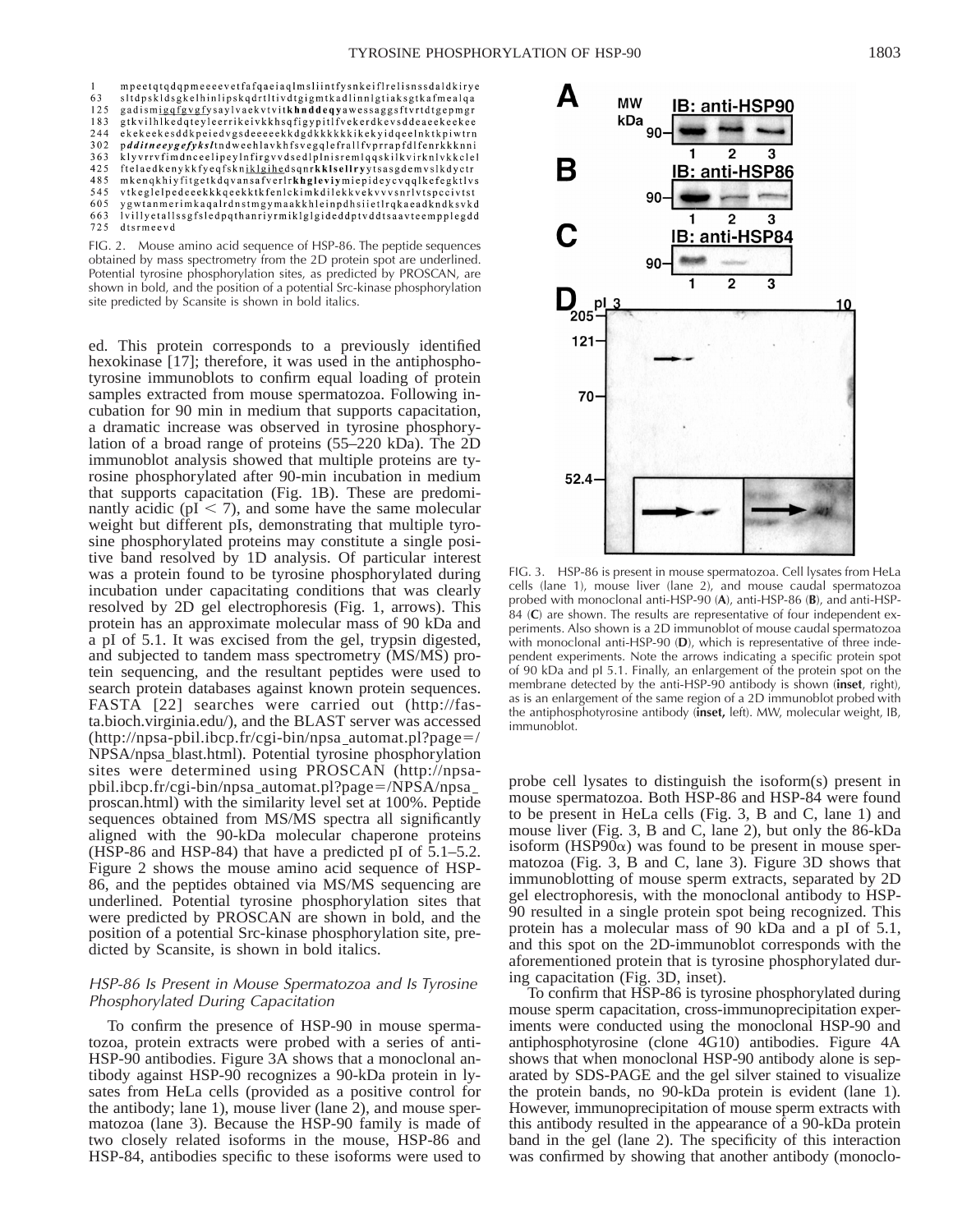

FIG. 4. HSP-90 is tyrosine phosphorylated during mouse sperm capacitation. **A**) Silver-stain gel of proteins following immunoprecipitation with anti-HSP-90 and a "control" antibody. Anti-HSP-90 antibody  $(2 \mu g)$  was run into the gel alone (lane 1). Total protein extracts were immunoprecipitated with anti-HSP-90 (lane 2) or with a control antibody, HSP-60 (lane 3). **B**) Immunoblot (IB) of total protein extracts of mouse caudal spermatozoa at 0 min (lane 1) and 90 min (lane 2) and then immunoprecipitated (IP) with anti-HSP-90 ( $\alpha$ HSP90) (lanes 3 [0 min] and 4 [90 min]) and probed with antiphosphotyrosine  $(\alpha P_y)$ . **C**) Reprobing of total and immunoprecipitated proteins with anti-HSP-90 following stripping of the membrane with stripping buffer; WB, western blot. **D**) Immunoblot of proteins from mouse caudal spermatozoa immunoprecipitated with antiphosphotyrosine antibody following 0 min (lane 1) and 90 min (lane 2) incubation in BWW. Asterisks indicate the position of HSP-90. The results shown are representative of five independent experiments.

nal anti-HSP-60) used in this procedure did not immunoprecipitate the 90-kDa protein (lane 3). Furthermore, neither the anti-HSP-90 nor the antiphosphotyrosine antibody detected a 90-kDa protein by immunoblot when either no antibody or the anti-HSP-60 antibody was used to immunoprecipitate proteins (data not shown). Figure 4B confirms that an increase in protein tyrosine phosphorylation occurs in mouse spermatozoa incubated under capacitating conditions for 90 min (lane 1, 0 min; lane 2, 90 min). During this time, a dramatic increase also occurs in tyrosine phosphorylation of HSP-90 (lane 3, 0 min; lane 4, 90 min). The increased signal was caused by an increase in tyrosine phosphorylation of the protein, because both immunoprecipitation lanes contained the same amount of HSP-90 protein (Fig. 4C, lanes 3 and 4). This result was confirmed by cross-immunoprecipitation with the antiphosphotyrosine antibody, which showed an increase in the amount of HSP-90 that was immunoprecipitated following 90-min incubation (Fig. 4D, lanes 1 [0 min] and 2 [90 min]).

# HSP-90 Is Tyrosine Phosphorylated in Human and Rat Spermatozoa

To test whether HSP-90 is also tyrosine phosphorylated during capacitation of spermatozoa from other species, immunoprecipitation with the anti-HSP-90 antibody was performed on human and rat sperm extracts. In contrast to the mouse, human spermatozoa were found to display widespread protein tyrosine phosphorylation before incubation (Fig. 5A, lane 1 [0 h]). However, in agreement with findings in the mouse, human spermatozoa also showed an increase in tyrosine phosphorylation when incubated in medium that supports capacitation (Fig. 5A, lane 2 [3 h]). During this time, a corresponding increase was observed in tyrosine phosphorylation of HSP-90 in these cells (Fig. 5A, lanes 3



FIG. 5. HSP-90 is tyrosine phosphorylated in human and rat spermatozoa. **A**) Immunoblot (IB) of total protein extracts of human spermatozoa after 0 h (lane 1) and 3 h (lane 2) of incubation and then immunoprecipitated (IP) with anti-HSP-90 ( $\alpha$ HSP90) (lanes 3 [0 h] and 4 [3 h]) and probed with antiphosphotyrosine  $(\alpha Py)$ . The figures for total and immunoprecipitated proteins were obtained by exposing film for 1 and 5 min, respectively. **B**) Reprobing of total and immunoprecipitated proteins with anti-HSP-90 following stripping of the membrane with stripping buffer; WB, western blot. **C**) Immunoblot of total protein extracts of rat spermatozoa following incubation for 0 h (lane 1) and 3 h (lane 2) and then immunoprecipitated with anti-HSP-90 (lanes 3 [0 h] and 4 [3 h]) and probed with antiphosphotyrosine. The figures for total and immunoprecipitated proteins were obtained by exposing the film for 1 and 5 min, respectively. **D**) Reprobing of total and immunoprecipitated proteins with anti-HSP-90 following stripping of the membrane with stripping buffer. Asterisks indicate the position of HSP-90. The results shown are representative of three independent experiments.

[0 h] and 4 [3 h]), and this was not caused by an increase in the amount of HSP-90 that could be immunoprecipitated (Fig. 5B, lanes 3 and 4). Rat spermatozoa were also found to have widespread tyrosine phosphorylation before incubation (Fig. 5C, lane 1 [0 h]) that increased during a 3-h incubation in medium that supports capacitation (Fig. 5C, lane 2 [3 h]). During this time, an increase was observed in tyrosine phosphorylation of HSP-90 (Fig. 5C, lanes 3 [0 h] and 4 [3 h]), and this was not caused by an increase in the amount of HSP-90 that was able to be immunoprecipitated (Fig. 5D, lanes 3 and 4).

## Geldanamycin, an Inhibitor of HSP-90, Does Not Affect Its Tyrosine Phosphorylation

Geldanamycin, an ansamycin antibiotic, is able to bind with high affinity to the ATP-binding site of HSP-90 and, thus, disrupt its ATP-dependent chaperoning function. Therefore, we tested whether the signaling pathway leading to tyrosine phosphorylation required the ATP-dependent chaperoning function of HSP-90. Figure 6A shows that geldanamycin had no effect on protein tyrosine phosphorylation of mouse spermatozoa incubated under capacitating conditions. Furthermore, immunoprecipitation of HSP-90 showed that its tyrosine phosphorylation is not disrupted by geldanamycin in the incubation medium (Fig. 6B). Studies were also conducted to test whether geldanamycin dis-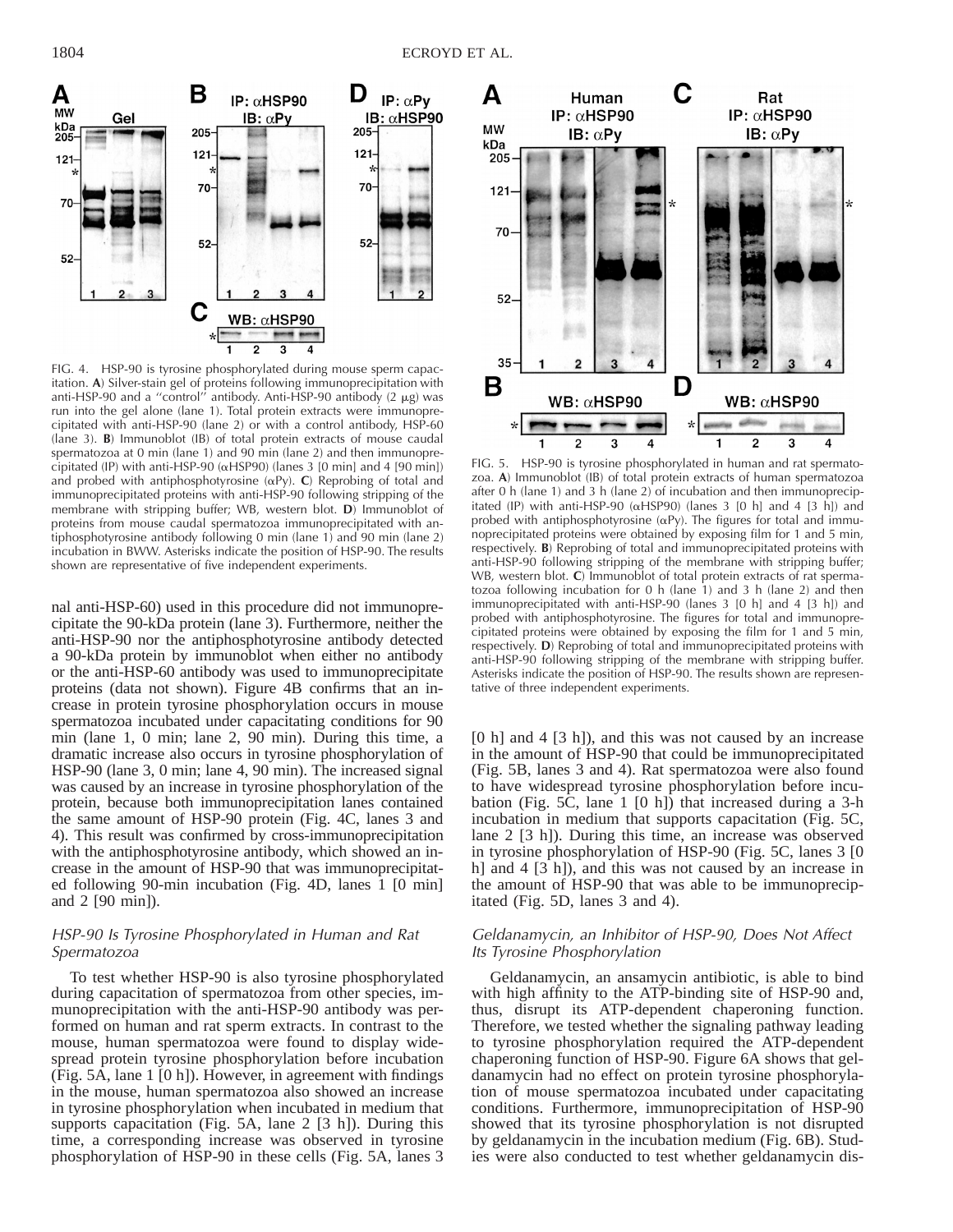rupted significant parameters associated with sperm capacitation. Geldanamycin  $(0-20 \mu M)$  was found not to affect sperm motility, hyperactivation, their ability to acrosome react (either spontaneously or in response to  $5 \mu M$  A23187 or progesterone), or the number of spermatozoa able to bind to isolated mouse zona pellucida (data not shown). At higher concentrations (50  $\mu$ M), geldanamycin induced sperm agglutination (data not shown).

#### **DISCUSSION**

To our knowledge, this is the first study to identify a protein that becomes tyrosine phosphorylated during capacitation of mouse spermatozoa. Furthermore, we demonstrate that the tyrosine phosphorylation of HSP-90 during capacitation also occurs in human and rat spermatozoa when incubated under conditions that support capacitation and, as such, may represent an important fundamental requirement for mammalian capacitation in general. This is also, to our knowledge, the first report implicating a role for protein chaperones in the signaling pathway leading to sperm capacitation and, thus, represents an important contribution toward our further understanding of this process.

The evidence that HSP-90 is tyrosine phosphorylated during sperm capacitation is as follows: First, a 90 kDa protein, tyrosine phoshophorylated during sperm capacitation, was excised from a 2D gel and shown to be HSP-90 by tandem MS/MS protein sequencing. Second, 1D immunoblotting with anti-HSP-90 antibodies confirmed that the 86-kDa isoform of this protein is present in mouse spermatozoa. Third, 2D immunoblotting with anti-HSP-90 antibodies confirmed the presence of a single immunoreactive protein that exactly matched the position of a major tyrosine phosphorylated protein, which was shown to be HSP-90 by direct sequencing. Fourth, immunoprecipitation with anti-HSP-90 antibodies brought down a protein that crossreacted with antiphosphotyrosine antibodies and, moreover, showed an increase in phosphotyrosine expression during capacitation (Fig. 4B, lanes 3 and 4). Fifth, immunoprecipitation with an antiphosphotyrosine antibody brought down a protein that cross-reacted with the anti-HSP-90 antibody. Furthermore, the amount of HSP-90 protein immunoprecipitated by this antiphosphotyrosine antibody increased during capacitation in concert with the cellular increase in tyrosine phosphorylation.

A recent study by Ficarro et al. [23] used 2D gel electrophoresis to sequence proteins from human spermatozoa that matched those found to be tyrosine phosphorylated after incubation under capacitating conditions. This ''phosphoproteome'' study identified HSP-90 $\alpha$  as a target for tyrosine phosphorylation in human spermatozoa. In the present study, we demonstrate, by cross-immunoprecipitation, that HSP-90 is a target for tyrosine phosphorylation and, therefore, is activated during sperm capacitation. This is significant because of the key role of HSP-90 in signal transduction cascades in other cellular systems (see below).

Studies to date that have identified proteins phosphorylated during capacitation have been limited, especially in the mouse. Yet, this tyrosine phosphorylation event is thought to play an important role in promoting the fertilizing ability of spermatozoa, because it has been correlated with hyperactivation [8, 9] and with sperm-egg interaction [5, 11]. Significantly, a number of identified tyrosine phosphoproteins have been directly implicated in mediating these processes [11, 15, 24, 25]. The identification of HSP-90 as a target for tyrosine phosphorylation suggests that the coordinated involvement of molecular chaperones with



FIG. 6. The effect of geldanamycin (GA) on protein tyrosine phosphorylation. **A**) Immunoblot of mouse caudal sperm extracts following incubation in BWW for 90 min in the presence of geldanamycin (0–20  $\mu$ M). **B**) Mouse caudal sperm incubated in BWW for 90 min, alone, or in the presence of 20  $\mu$ M geldanamycin were immunoprecipitated with anti-HSP-90 antibody and then immunoblotted with antiphosphotyrosine antibody. Asterisks indicate the position of HSP-90. The results shown are representative of three independent experiments.

their client proteins may play key roles in these events leading to fertilization.

The HSP-90 is a highly conserved, 90-kDa protein that, apart from being induced under stress conditions, is also one of the most abundant cellular proteins, accounting for 1–2% of the total cellular protein pool in most cells (see [26, 27] and references therein). Along with its role in heat stress, HSP-90 has been shown to be a necessary component of a variety of signaling pathways, where it acts in concert with other proteins, such as Cdc37/p50 [28, 29], to ensure the correct folding and, therefore, activity of client proteins. The signaling pathway leading to tyrosine phosphorylation is mediated via cAMP and PKA [3, 4, 30], suggesting the involvement of protein serine/threonine and tyrosine phosphorylation. Thus, HSP-90 has the potential to mediate serine/threonine and/or tyrosine kinase signaling in the pathway leading to the global increase in protein tyrosine phosphorylation that occurs during this process.

Studies have shown that mouse HSP-90 exists in two forms, HSP-84 and HSP-86 (76% homologous), which are encoded by separate genes [31], but HSP-84 is not present in the male gamete [32], which was confirmed in the pre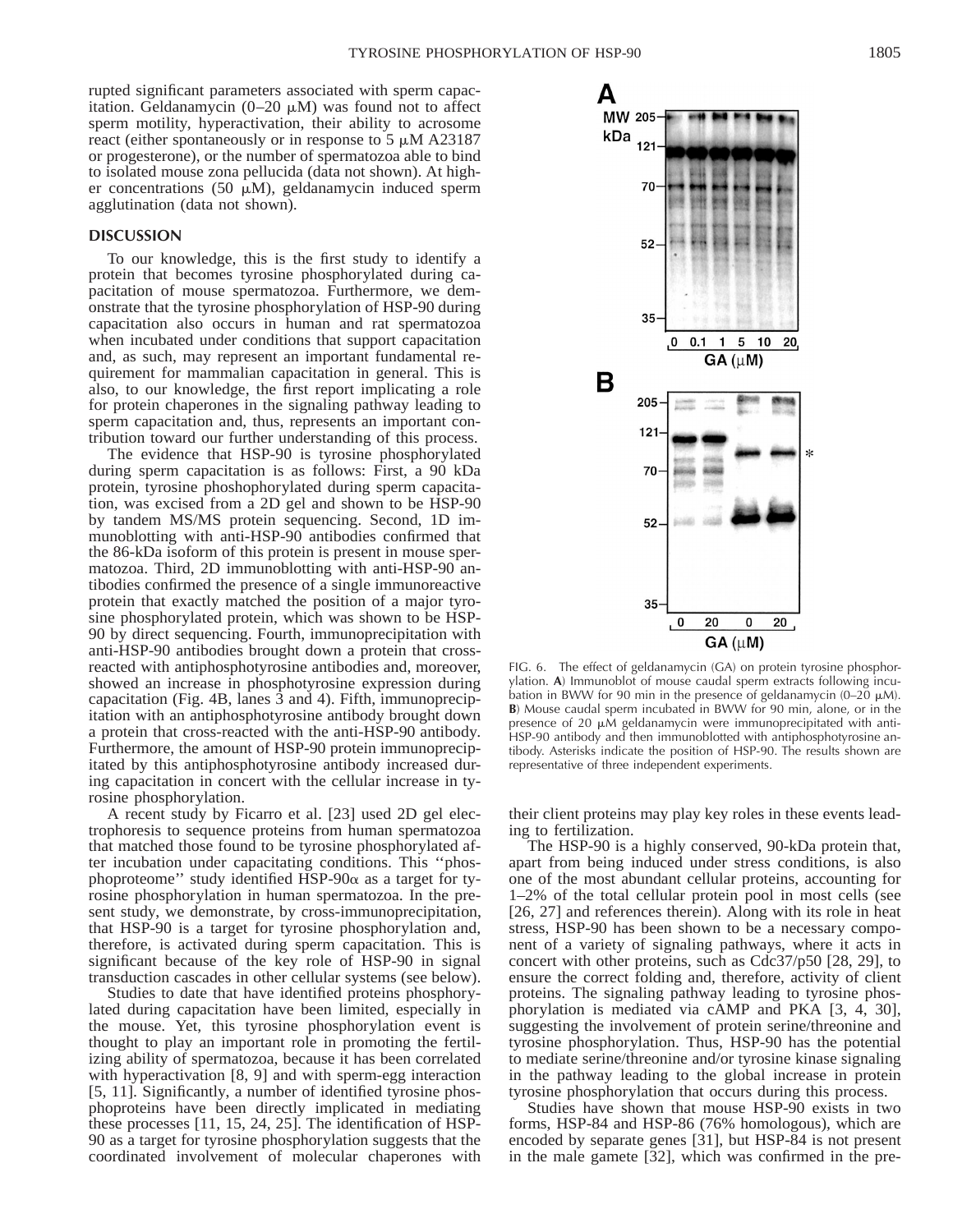sent study (Fig. 3). HSP-90 has been demonstrated to play an important role during spermatogenesis [33] such that reductions in HSP-90 function correlate with male sterility in viable transheterozygotes of *Drosophila* sp. [34]. In studies of boar spermatozoa, HSP-90 has been implicated as playing a role in sperm motility, because geldanamycin was found to reduce the percentage of motile spermatozoa [35, 36]. The failure of geldanamycin to inhibit motility in the present study may reflect species differences in the role of HSP-90 in sperm motility. Experiments aimed at determining whether geldanamycin inhibits sperm functions (including motility) in other species are currently being conducted in our laboratory. Despite these studies demonstrating the importance of HSP-90 in spermatozoa, its participation in the signaling events associated with capacitation has not been previously recognized.

Both the serine/threonine phosphorylation of HSP-90 [37, 38] and its association with a large number of tyrosine kinases are well established (see [27] and references therein). However, previous to the present study, the tyrosine phosphorylation of HSP-90 had only been reported in endothelial cells following their exposure to agents aimed at increasing nitric oxide production [39, 40]. Thus, little is known about the cellular effects of HSP-90 tyrosine phosphorylation or the manner by which it is regulated. The studies in endothelial cells demonstrated that the tyrosine phosphorylation of HSP-90 was an important step in the activation of endothelial nitric oxide synthase [39, 40]. Significantly, endothelial nitric oxide synthase has been localized to the head and midpiece of human spermatozoa [41, 42], and nitric oxide is thought to play a role in events associated with capacitation [43, 44]. Thus, the tyrosine phosphorylation of HSP-90 during sperm capacitation may represent an important component of the signaling pathway leading to nitric oxide production in these cells.

Alternatively, the role of HSP-90 in tyrosine kinase function and antigen presentation in other systems suggests that it may also play a significant role in mediating the fertilizing ability of the spermatozoon through similar mechanisms. Indeed, some well-characterized binding substrates of HSP-90 include Src family tyrosine kinases and Raf serine/threonine kinase (see [27] and references therein), both of which have been implicated in mediating events associated with sperm fertilization [45, 46]. Furthermore, the association of HSP-90 with client proteins, such as extracellular signal-regulated kinases (ERKs) [47], phosphatases [48], and calmodulin [49], as well as its capacity to bind calcium [49] suggest possible pathways by which this chaperone might be involved in the regulation of sperm function given the proposed roles of these proteins in sperm motility, capacitation, and sperm-egg interaction [46, 50–53]. Tyrosine phosphorylation of HSP-90 may result in its conformational change and concomitant change in substrate specificity during capacitation, which then facilitates downstream events associated with this process. Thus, future studies aimed at determining the client proteins of the tyrosine phosphorylated HSP-90 are essential to elucidate its role in the events leading up to fertilization. Furthermore, it remains to be determined whether tyrosine phosphorylation of HSP-90 produces a shift in its subcellular localization to facilitate a change in substrate specificity. This is the focus of work currently being conducted in our laboratory.

Studies have shown that HSP-90 is an ATP-dependent chaperone [54, 55], but not all of its chaperoning activity is ATP dependent [56] (see also [57, 58] and references therein). Significantly, in the present study, the specific HSP-90 inhibitor geldanamycin, which binds to the nucleotide-binding site of the protein, did not disrupt the tyrosine phosphorylation of HSP-90. Furthermore, addition of geldanamycin to mouse spermatozoa incubated under capacitating conditions did not disrupt their motility, hyperactivation, tyrosine phosphorylation, or ability to bind to zona pellucida proteins. Together, these results suggest either that the activity of tyrosine phosphorylated HSP-90 in mouse spermatozoa is not dependent on its ATPase activity or that the ATPdependent chaperoning activity of HSP-90 plays a role in other events associated with fertilization (e.g., fusion with the oolemma). Regarding the ATP-independent chaperoning functions of HSP-90, it is interesting that the interaction of HSP-90 with protein phosphatase 5, a serine/threonine phosphatase, is not sensitive to geldanamycin [59].

In conclusion, the findings of the present study provide, to our knowledge, the first identification of a protein (HSP- $90\alpha$ ) that becomes tyrosine phosphorylated during capacitation in mouse spermatozoa. We have also demonstrated that tyrosine phosphorylation of HSP-90 occurs in human and rat spermatozoa when incubated under conditions that support capacitation. Thus, the present results are of general significance in understanding the biochemistry of mammalian sperm capacitation.

### **REFERENCES**

- 1. Austin CR. Observations on the penetration of the sperm into the mammalian egg. Aust J Sci Res 1951; 4:581–596.
- 2. Chang MC. Fertilizing capacity of spermatozoa deposited into the fallopian tubes. Nature 1951; 168:697–698.
- 3. Visconti PE, Bailey JL, Moore GD, Pan D, Olds-Clarke P, Kopf GS. Capacitation of mouse spermatozoa. I. Correlation between the capacitation state and protein tyrosine phosphorylation. Development 1995; 121:1129–1137.
- 4. Visconti PE, Stewart-Savage J, Blasco A, Battaglia L, Miranda P, Kopf GS, Tezon JG. Roles of bicarbonate, cAMP, and protein tyrosine phosphorylation on capacitation and the spontaneous acrosome reaction of hamster sperm. Biol Reprod 1999; 61:76–84.
- 5. Urner F, Leppens-Luisier G, Sakkas D. Protein tyrosine phosphorylation in sperm during gamete interaction in the mouse: the influence of glucose. Biol Reprod 2001; 64:1350–1357.
- 6. Mandal A, Naaby-Hansen S, Wolkowicz MJ, Klotz K, Shetty J, Retief JD, Coonrod SA, Kinter M, Sherman N, Cesar F, Flickinger CJ, Herr JC. FSP95, a testis-specific 95-kilodalton fibrous sheath antigen that undergoes tyrosine phosphorylation in capacitated human spermatozoa. Biol Reprod 1999; 61:1184–1197.
- 7. Nassar A, Mahony M, Morshedi M, Lin MH, Srisombut C, Oehninger S. Modulation of sperm tail protein tyrosine phosphorylation by pentoxifylline and its correlation with hyperactivated motility. Fertil Steril 1999; 71:919–923.
- 8. Turner RM, Eriksson RL, Gerton GL, Moss SB. Relationship between sperm motility and the processing and tyrosine phosphorylation of two human sperm fibrous sheath proteins, pro-hAKAP82 and hAKAP82. Mol Hum Reprod 1999; 5:816–824.
- 9. Si Y, Okuno M. Role of tyrosine phosphorylation of flagellar proteins in hamster sperm hyperactivation. Biol Reprod 1999; 61:240–246.
- 10. Yeung CH, Weinbauer GF, Cooper TG. Responses of monkey epididymal sperm of different maturational status to second messengers mediating protein tyrosine phosphorylation, acrosome reaction, and motility. Mol Reprod Dev 1999; 54:194–202.
- 11. Flesch FM, Colenbrander B, van Golde LM, Gadella BM. Capacitation induces tyrosine phosphorylation of proteins in the boar sperm plasma membrane. Biochem Biophys Res Commun 1999; 262:787– 792.
- 12. Carrera A, Moos J, Ning XP, Gerton GL, Tesarik J, Kopf GS, Moss SB. Regulation of protein tyrosine phosphorylation in human sperm by a calcium/calmodulin-dependent mechanism: identification of A kinase anchor proteins as major substrates for tyrosine phosphorylation. Dev Biol 1996; 180:284–296.
- 13. Kula Nand J, Shivaji S. Identification of the major tyrosine phosphorylated protein of capacitated hamster spermatozoa as a homo-